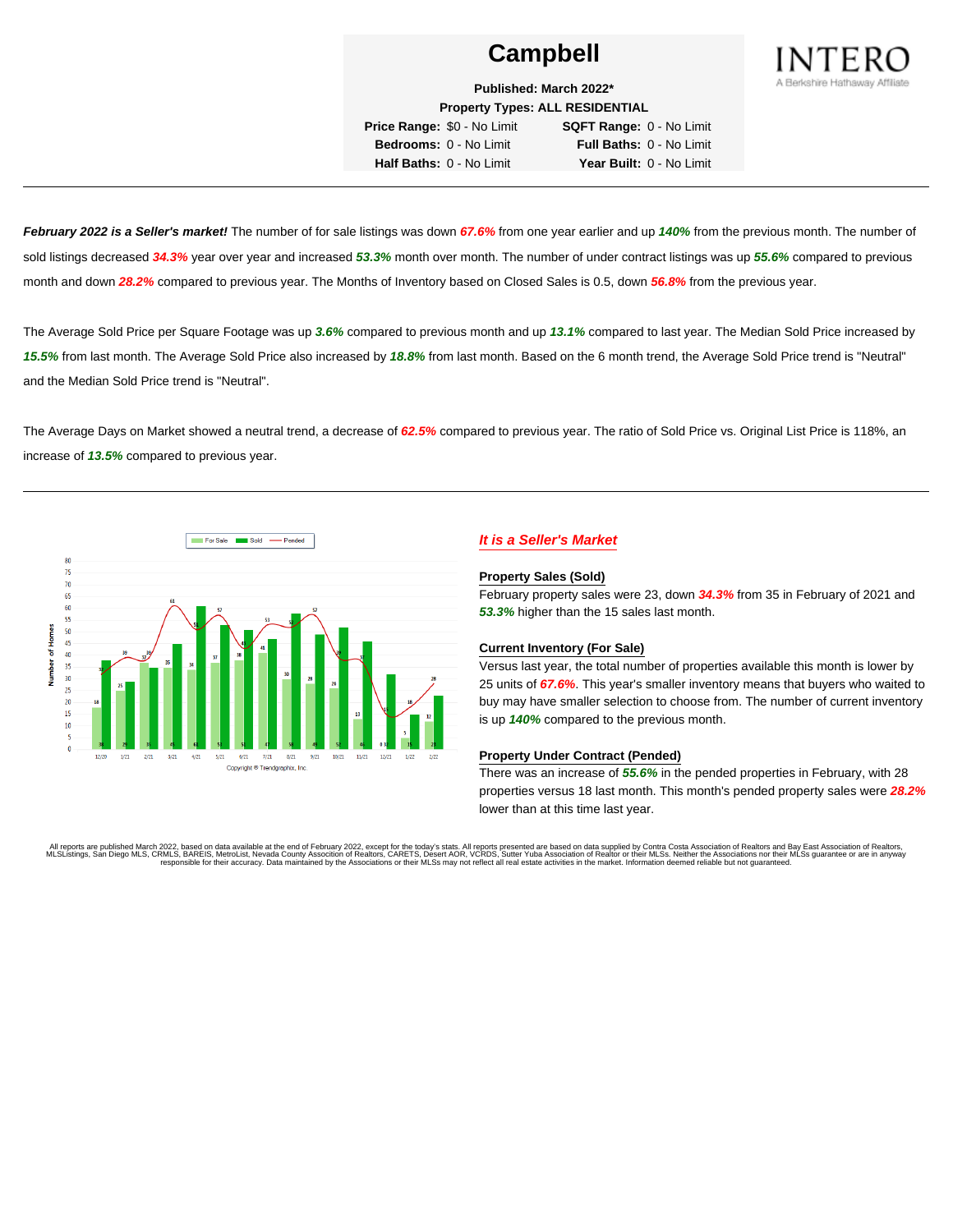

**Published: March 2022\***

**Property Types: ALL RESIDENTIAL**

**Price Range:** \$0 - No Limit **SQFT Range:** 0 - No Limit

**Bedrooms:** 0 - No Limit **Full Baths:** 0 - No Limit **Half Baths:** 0 - No Limit **Year Built:** 0 - No Limit

## **The Average Sold Price per Square Footage is Neutral\***

The Average Sold Price per Square Footage is a great indicator for the direction of property values. Since Median Sold Price and Average Sold Price can be impacted by the 'mix' of high or low end properties in the market, the Average Sold Price per Square Footage is a more normalized indicator on the direction of property values. The February 2022 Average Sold Price per Square Footage of \$978 was up **3.6%** from \$944 last month and up **13.1%** from \$865 in February of last year.

\* Based on 6 month trend – Appreciating/Depreciating/Neutral





### **The Days on Market Shows Neutral Trend\***

The average Days on Market (DOM) shows how many days the average property is on the market before it sells. An upward trend in DOM trends to indicate a move towards more of a Buyer's market, a downward trend indicates a move towards more of a Seller's market. The DOM for February 2022 was 9, down **60.9%** from 23 days last month and down **62.5%** from 24 days in February of last year.

### **The Sold/Original List Price Ratio is Rising\*\***

The Sold Price vs. Original List Price reveals the average amount that sellers are agreeing to come down from their original list price. The lower the ratio is below 100% the more of a Buyer's market exists, a ratio at or above 100% indicates more of a Seller's market. This month Sold Price vs. Original List Price of 118% is up **7.3%** % from last month and up from **13.5%** % in February of last year.

\* Based on 6 month trend – Upward/Downward/Neutral

\*\* Based on 6 month trend - Rising/Falling/Remains Steady

All reports are published March 2022, based on data available at the end of February 2022, except for the today's stats. All reports presented are based on data supplied by Contra Costa Association of Realtors and Bay East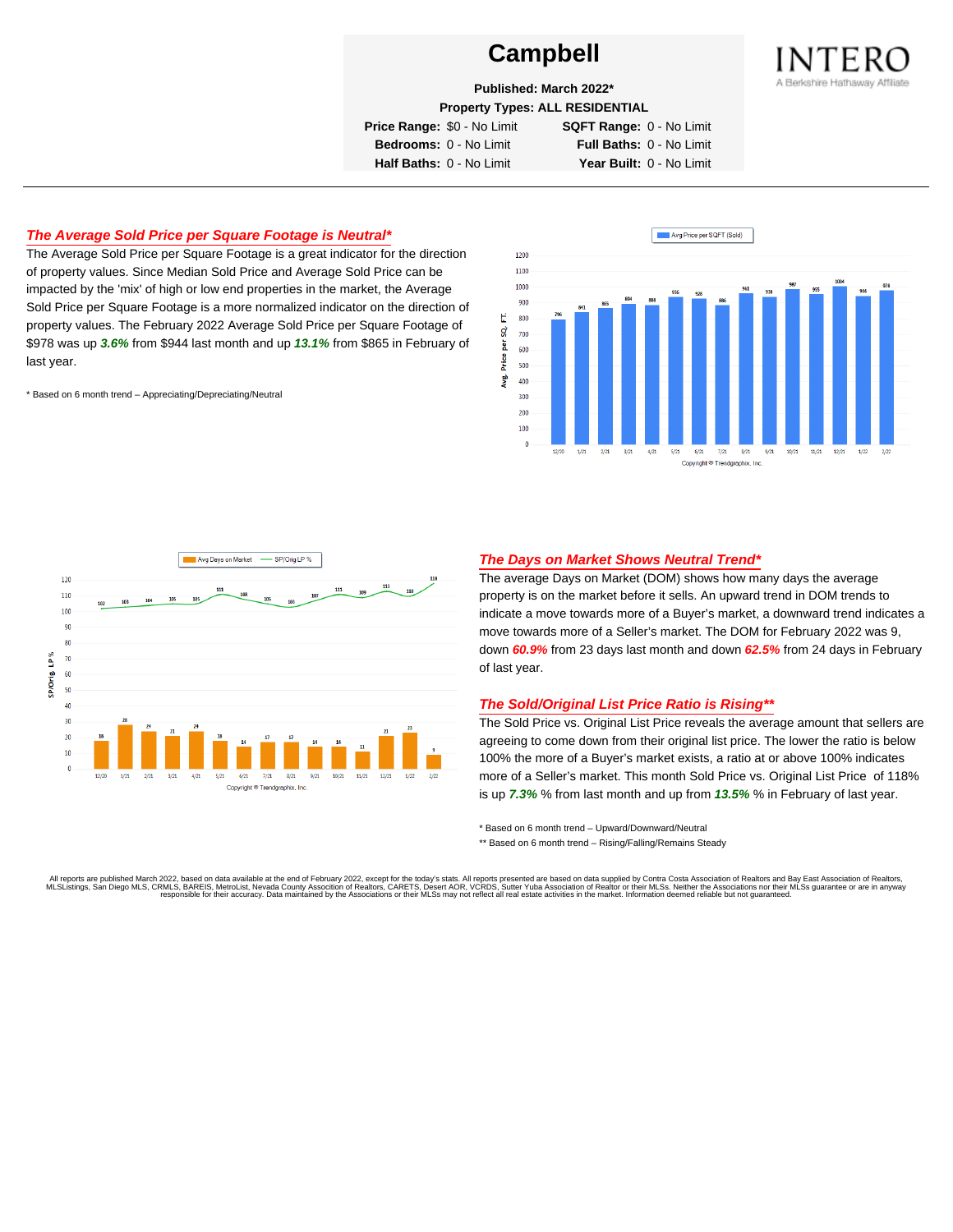

**Published: March 2022\***

**Property Types: ALL RESIDENTIAL**

**Price Range:** \$0 - No Limit **SQFT Range:** 0 - No Limit

**Bedrooms:** 0 - No Limit **Full Baths:** 0 - No Limit

**Half Baths:** 0 - No Limit **Year Built:** 0 - No Limit

# **The Average For Sale Price is Appreciating\***

The Average For Sale Price in February was \$2,123,000, up **44.2%** from \$1,472,000 in February of 2021 and up **74.4%** from \$1,217,000 last month.

# **The Average Sold Price is Neutral\***

The Average Sold Price in February was \$1,570,000, up **8.5%** from \$1,447,000 in February of 2021 and up **18.8%** from \$1,321,000 last month.

### **The Median Sold Price is Neutral\***

The Median Sold Price in February was \$1,648,000, up **20.2%** from \$1,371,000 in February of 2021 and up **15.5%** from \$1,427,000 last month.

\* Based on 6 month trend – Appreciating/Depreciating/Neutral





# **It is a Seller's Market\***

A comparatively lower Months of Inventory is more beneficial for sellers while a higher months of inventory is better for buyers.

\*Buyer's market: more than 6 months of inventory Seller's market: less than 3 months of inventory Neutral market: 3 – 6 months of inventory

#### **Months of Inventory based on Closed Sales**

The February 2022 Months of Inventory based on Closed Sales of 0.5 was decreased by **56.8%** compared to last year and up **60%** compared to last month. February 2022 is Seller's market.

#### **Months of Inventory based on Pended Sales**

The February 2022 Months of Inventory based on Pended Sales of 0.4 was decreased by **52.7%** compared to last year and up **36%** compared to last month. February 2022 is Seller's market.

. All reports are published March 2022, based on data available at the end of February 2022, except for the today's stats. All reports presented are based on data supplied by Contra Costa Association of Realtors, San Bread responsible for their accuracy. Data maintained by the Associations or their MLSs may not reflect all real estate activities in the market. Information deemed reliable but not quaranteed